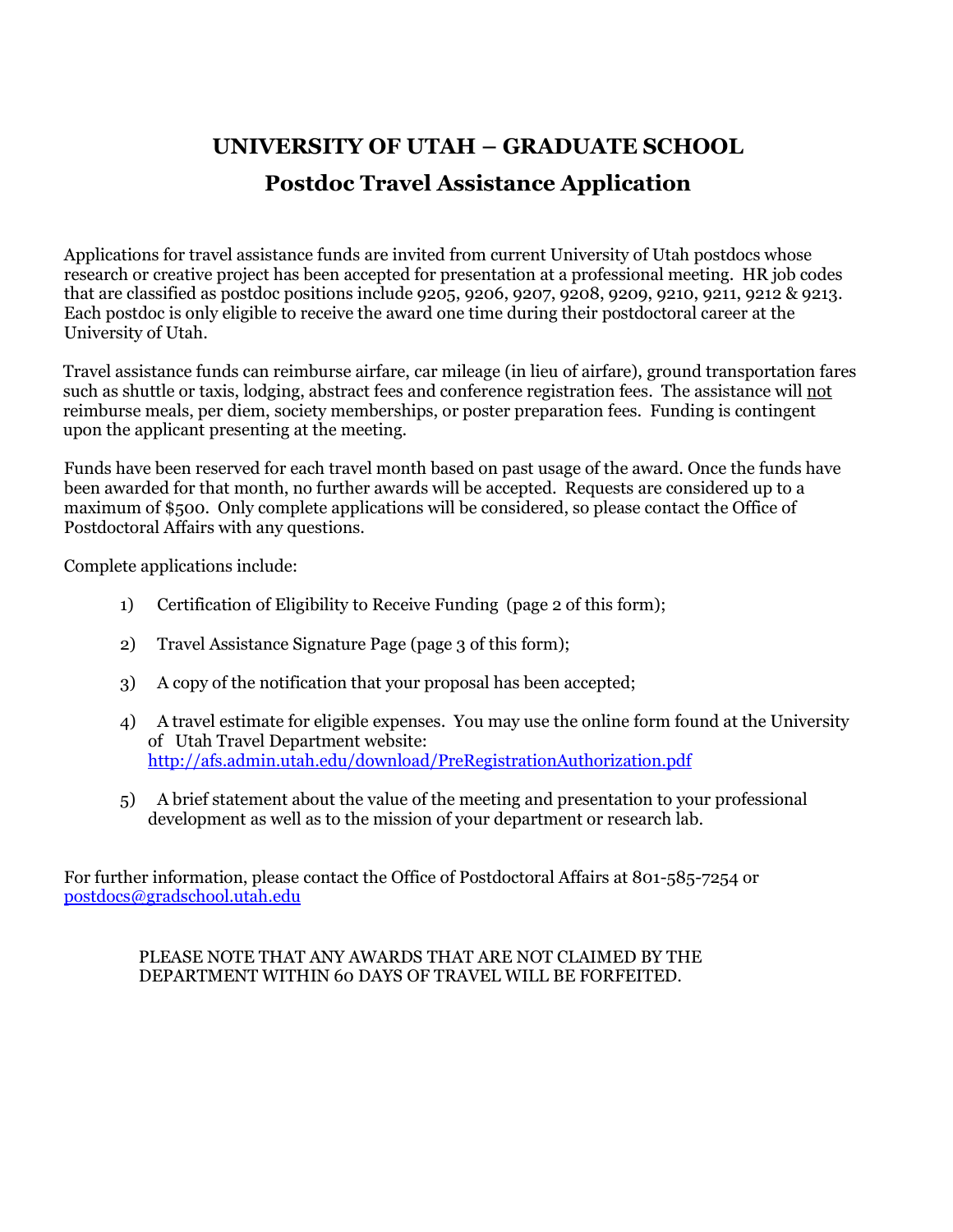#### **Certification of Eligibility to Receive Funding**

Application for Scholarships, Fellowships, Tuition Waivers, and Financial Aid

Pursuant to SB-81, as of July 1, 2009, every University of Utah recipient of a scholarship, tuition waiver, or any other form of financial aid must undergo certification of lawful U.S. residency.

Those who receive a scholarship, fellowship, or other financial aid administered by the University of Utah are required by state law to certify that they are eligible to receive the scholarship as a U.S. citizen or a citizen of another country who is lawfully present in the U.S. If recipients do not know whether they are in the U.S. lawfully, they should seek the advice of an immigration attorney before filing a scholarship/financial aid application.

Prior to the disbursement of any scholarship/financial aid, the University of Utah is required by law to verify the recipient's citizenship status or lawful presence in the U.S. with the Department of Homeland Security (DHS). Once the University submits someone's information to DHS for verification, this federal agency may have the legal right to share the information with other government agencies.

Applicant Signature

By signing this application, I certify under penalty of perjury that I am either a U.S. citizen or a citizen of another country who is lawfully present within the U.S. I understand that my lawful presence within the U.S. will be verified through the Department of Homeland Security prior to an award of this scholarship/financial aid.